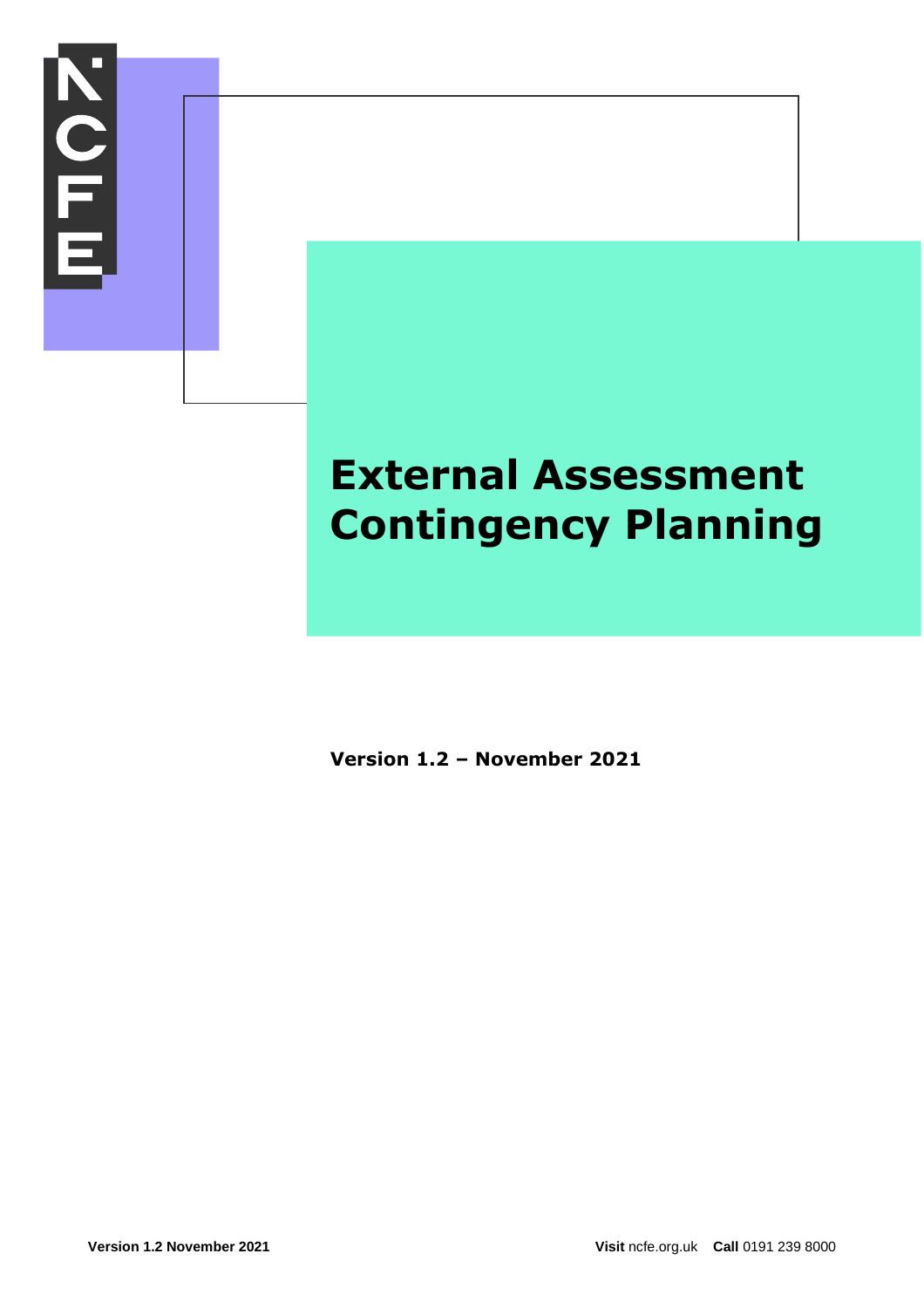

# **Contents**

| Set date and time, and assessment windowed external assessments  10 |  |
|---------------------------------------------------------------------|--|
|                                                                     |  |
|                                                                     |  |
|                                                                     |  |
|                                                                     |  |
|                                                                     |  |
|                                                                     |  |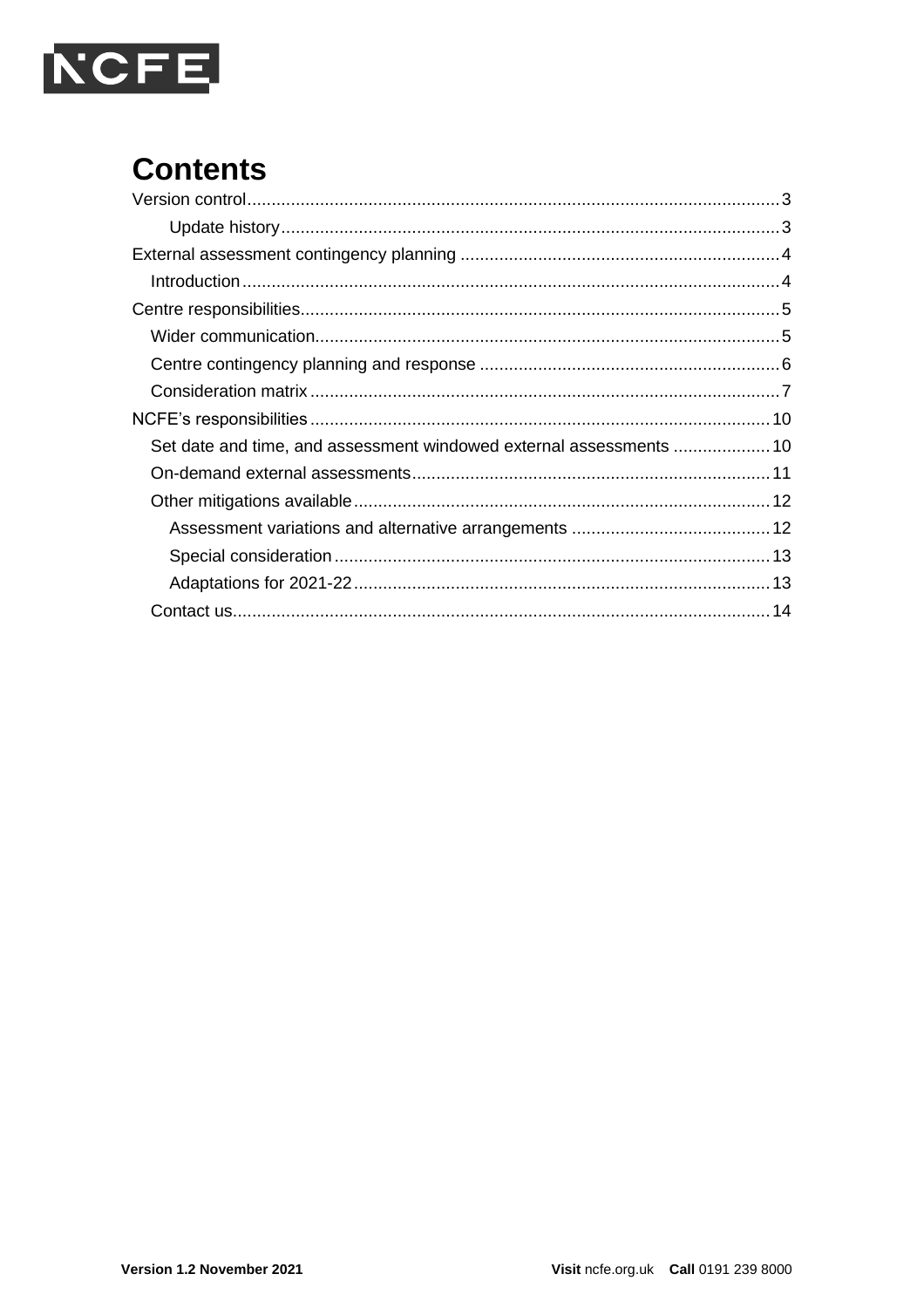

# **Version control**

#### **Update history**

Update history – Version 1.2 November 2021

- Further considerations and mitigations added to situation plan
- Addition of consideration matrix
- Wording added to confirm centres must create and update a contingency plan for external assessment disruption
- Updates to latest Functional Skills offer, including reference to remote invigilation
- General formatting and structure amends.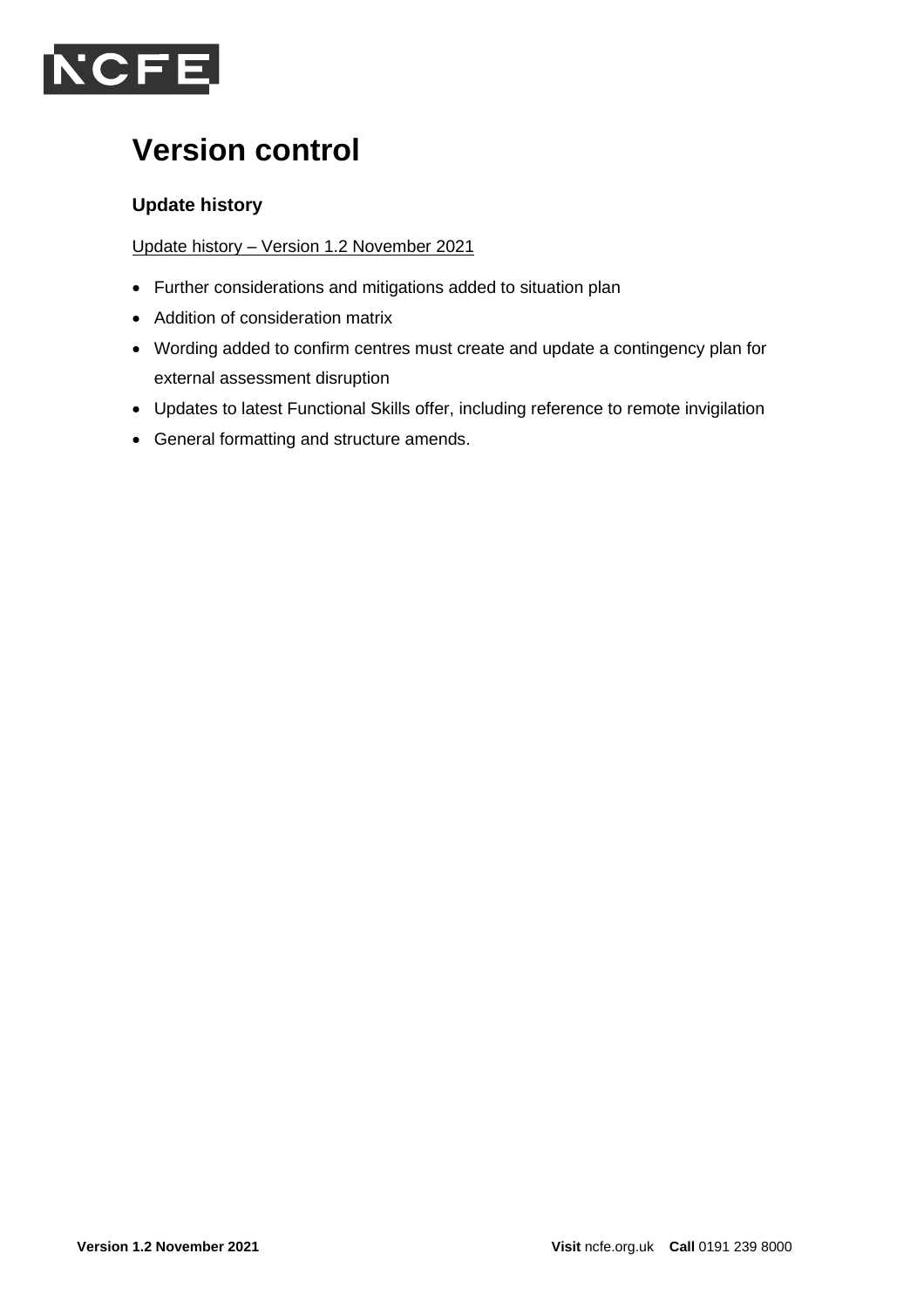

# **External assessment contingency planning**

### **Introduction**

NCFE offers a number of qualifications which include an externally assessed component, many of which must be completed on a set date and time or within an assessment window, determined by NCFE.

This publication offers guidance on the contingency planning centres must carry out in advance of any external assessment to mitigate the impact of any potential disruption, and the steps NCFE may consider to minimise impact on learners.

Within this guidance, examples of disruption to consider includes, but is not limited to:

- Criminal activity (for example, bomb threat or cyber-attack)
- Supply shortages (for example, transport issues)
- Significant damage to centre property (for example, fire)
- Severe weather (for example, flooding)
- Public health incidents (for example, flu pandemic)
- Incidents within the local community
- Serious injury to a learner or member of staff.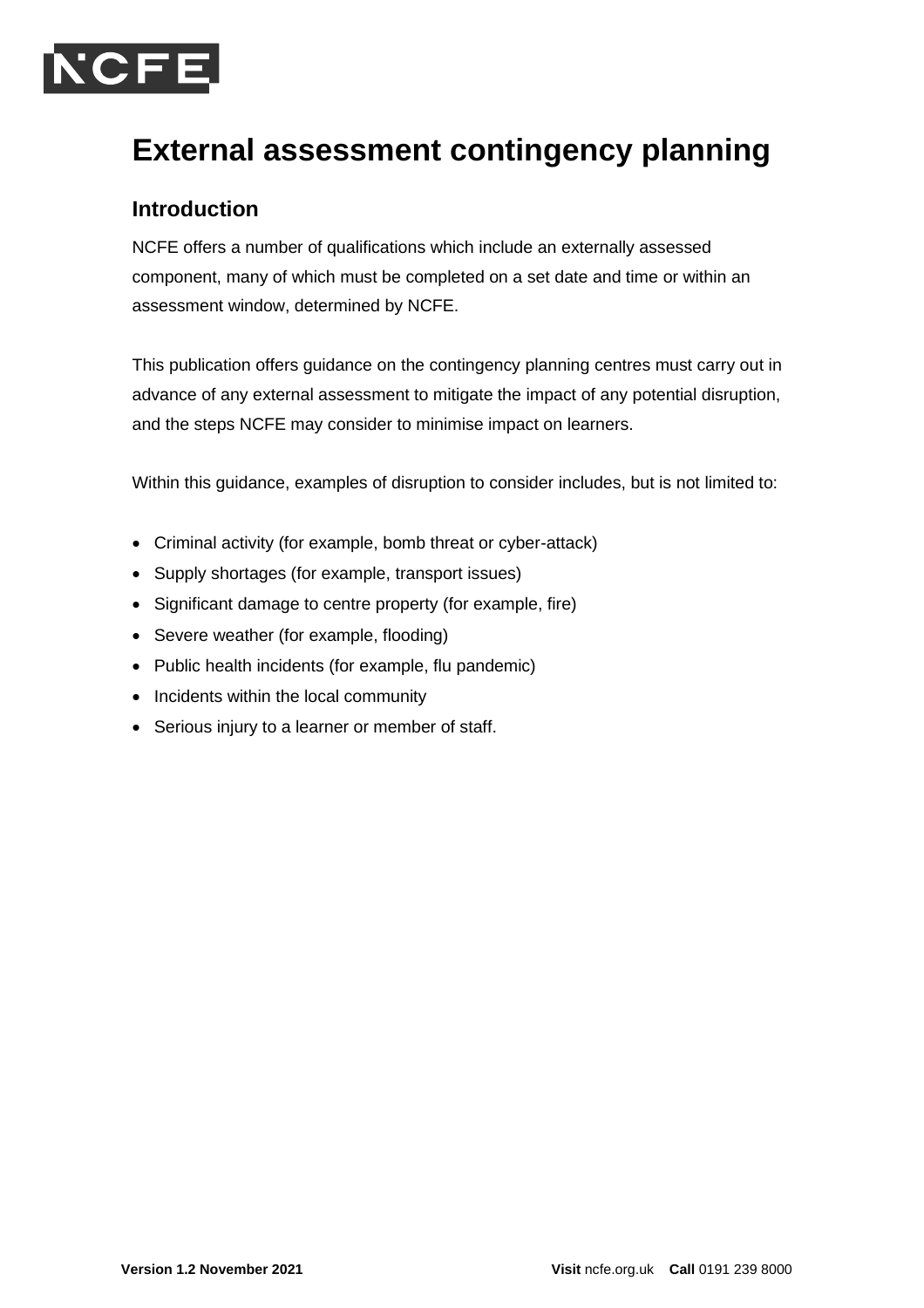

### **Centre responsibilities**

Centres must prepare for possible disruptions to external assessments. Planning must include creating, reviewing, and maintaining an external assessment contingency plan, and ensuring all staff members are aware of this plan.

When drafting contingency plans, centres should consider the following guidance:

- [Emergency planning and response](https://www.gov.uk/guidance/emergencies-and-severe-weather-schools-and-early-years-settings) from the Department for Education (DfE)
- [What schools, colleges and other centres should do if exams or other assessments](https://www.gov.uk/government/publications/exam-system-contingency-plan-england-wales-and-northern-ireland/what-schools-and-colleges-should-do-if-exams-or-other-assessments-are-seriously-disrupted)  [are seriously disrupted](https://www.gov.uk/government/publications/exam-system-contingency-plan-england-wales-and-northern-ireland/what-schools-and-colleges-should-do-if-exams-or-other-assessments-are-seriously-disrupted) by the DfE
- [Preparing for disruption to examinations](https://www.jcq.org.uk/exams-office/other-documents/preparing-for-disruption-to-examinations/) from the Joint Council for Qualifications (JCQ).

### **Wider communication**

In the event of widespread local or national disruption, centres should look for timely information shared by the regulators in England [\(Ofqual\)](https://www.gov.uk/government/organisations/ofqual), Wales [\(Qualifications Wales\)](https://qualificationswales.org/), and Northern Ireland [\(CCEA Regulation\)](https://ccea.org.uk/regulation), as well as the relevant governmental departments in **England, [Wales,](https://gov.wales/education-skills) and Northern Ireland**. Centres must also ensure they are monitoring other relevant local and national agencies, as well as any communication shared by NCFE.

Centres must also ensure they are communicating in a timely manner with learners, guardians and carers on any changes to the assessment venue, timetable, or other details, and must also ensure they are communicating with NCFE as required regarding changes.

Unless instructed otherwise, any contingency plan **must** aim to ensure that an external assessment can go ahead wherever possible, with particular attention given to learners whose progression would be impacted should they be unable to complete the assessment as planned.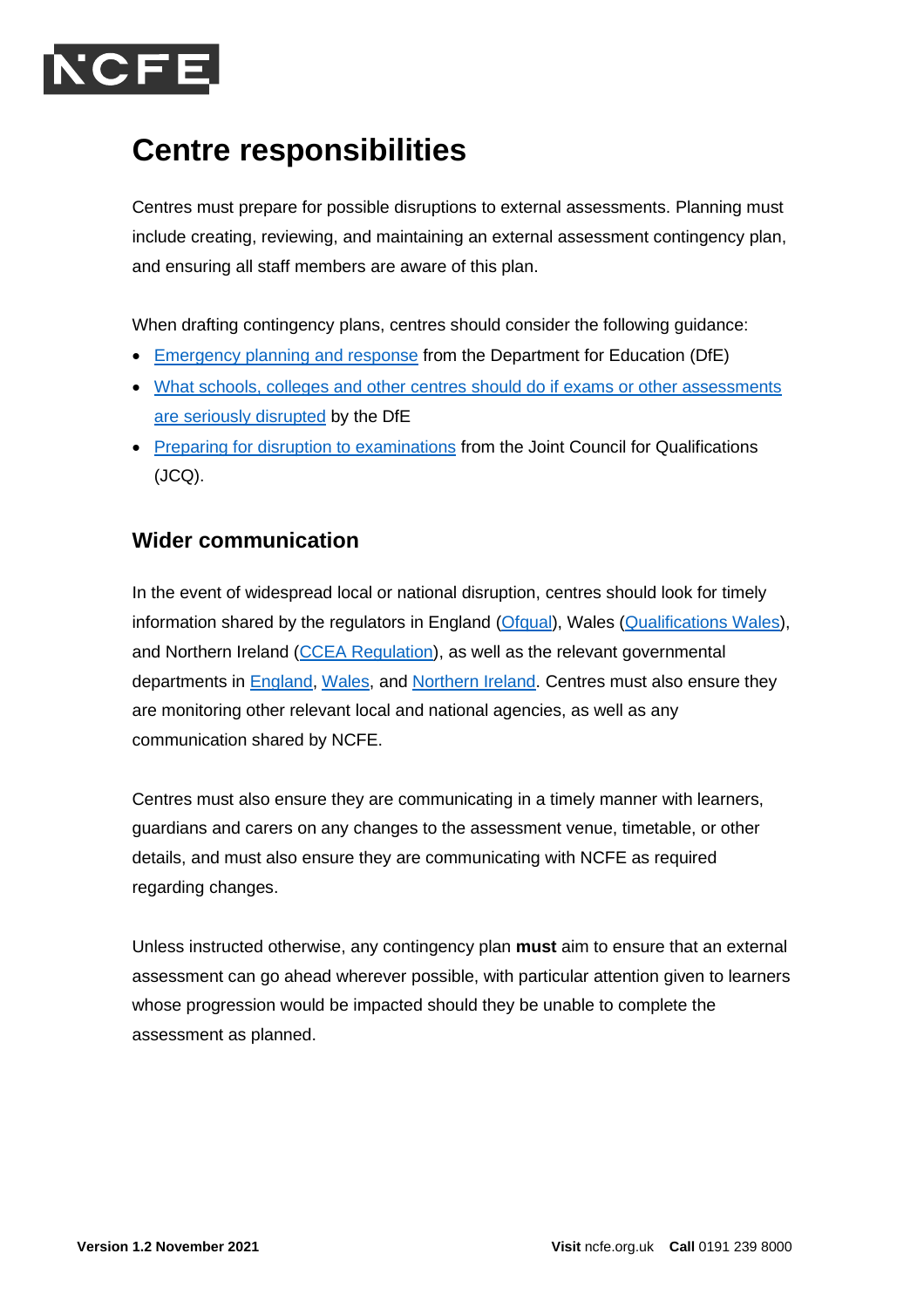

#### **Centre contingency planning and response**

The aim of a contingency plan is to help centre staff respond effectively to an emergency, covering a range of potential incidents that could occur. Contingency plans should include procedures for determining whether an emergency has occurred, and when to activate the plan in response to an emergency. This should include identifying an appropriately trained person who will take the decision, in consultation with others, on when an emergency has occurred.

Preparing for emergencies is an ongoing process; once a contingency plan has been prepared, it must be maintained and reviewed on a regular basis to ensure it remains up to date and fit for purpose. Please be aware that NCFE will request to see evidence of a centre's external assessment contingency plan to prepare for any disruption during an assessment audit visit, and this must be provided upon request.

| <b>Situation</b>             | <b>Considerations and possible mitigations</b>                             |
|------------------------------|----------------------------------------------------------------------------|
| <b>Staffing emergencies</b>  | Do you have other trained members of staff within your centre<br>$\bullet$ |
| e.g. Invigilator or Learning | who could support at short notice?                                         |
| Support Assistant unable to  | Do you have access to a wider pool of trained invigilators or              |
| fulfil their duties in an    | support assistants through links with other centres in the area?           |
| external assessment          | Could they support at short notice?                                        |
|                              |                                                                            |
| <b>Issues with the</b>       | What other rooms within your centre are suitable for an<br>$\bullet$       |
| assessment room, site, or    | external assessment?                                                       |
| <b>location</b>              | Do you have access to any other suitable locations nearby?                 |
| e.g. assessment room         | How will you maintain assessment material security and                     |
| unexpectedly unavailable     | integrity if using a different assessment room?                            |
|                              | Where issues cannot be avoided, prioritise learners whose                  |
|                              | progression would be limited should they be unable to                      |
|                              | complete the assessment.                                                   |

A centre contingency planning document(s) should prepare for situations that may impact an external assessment, such as those outlined in the table below: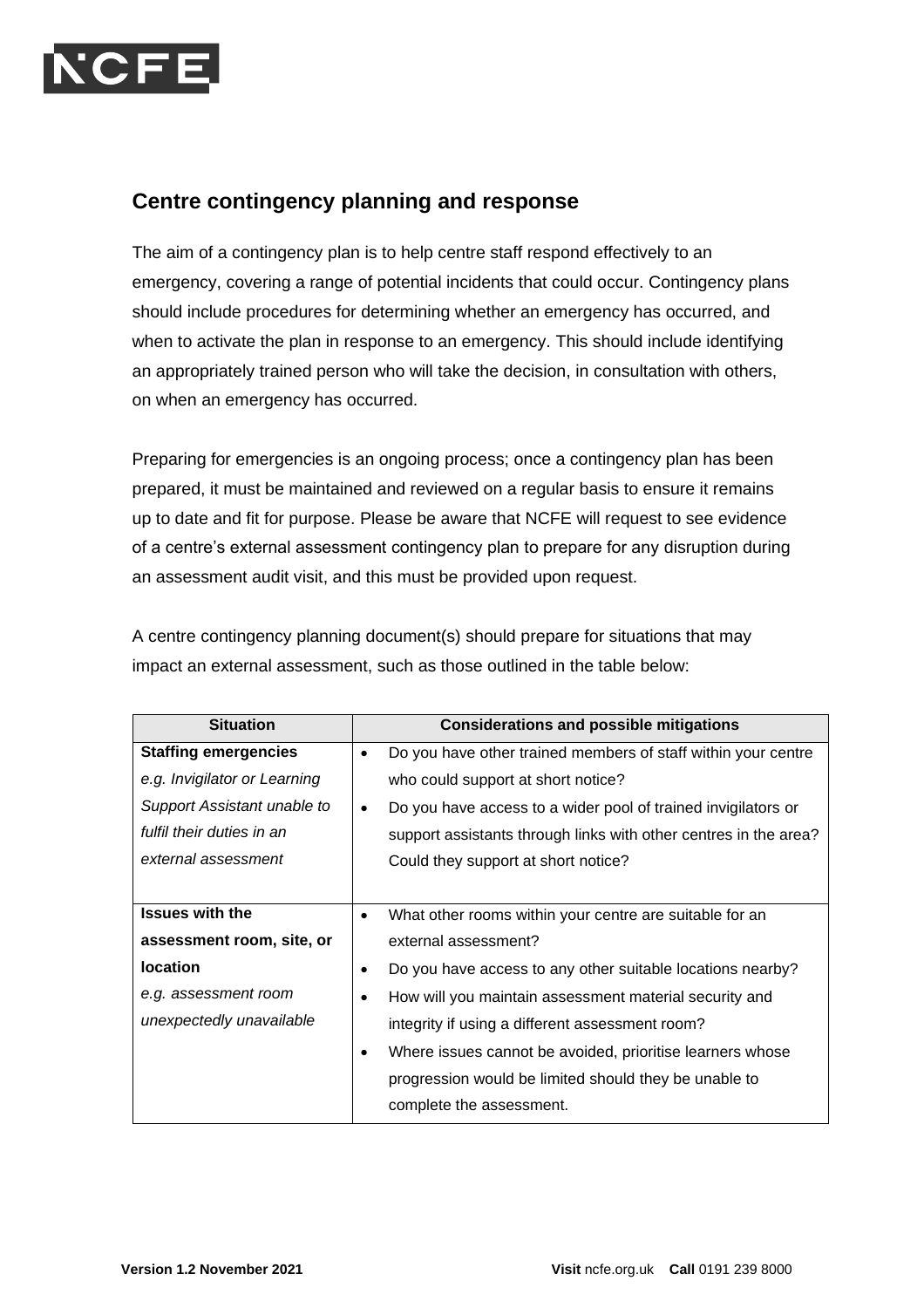

| <b>Medical emergencies</b>       | Do invigilators know who to contact, when, and how?<br>$\bullet$             |  |  |
|----------------------------------|------------------------------------------------------------------------------|--|--|
| during an external               | How will you ensure the impact on other learners is<br>$\bullet$             |  |  |
| assessment                       | minimised?                                                                   |  |  |
| e.g. learner takes ill           |                                                                              |  |  |
| immediately before or during     |                                                                              |  |  |
| the assessment                   |                                                                              |  |  |
| <b>Severe weather conditions</b> | Do you have a plan for late admission to an assessment if a<br>$\bullet$     |  |  |
| e.g. heavy snow or flooding      | learner is delayed?                                                          |  |  |
| which impacts learners           | How will you mitigate the potential impact if there are<br>$\bullet$         |  |  |
| and/or centre                    | transportation issues for learners?                                          |  |  |
|                                  | How will you ensure the integrity of the external assessment is<br>$\bullet$ |  |  |
|                                  | maintained?                                                                  |  |  |
|                                  | What is your communication plan in instances of severe                       |  |  |
|                                  | weather?                                                                     |  |  |
|                                  | Are you aware of the options available to centres within the                 |  |  |
|                                  | NCFE regulations such as altering start times of external                    |  |  |
|                                  | assessments?                                                                 |  |  |
| <b>Public health incidents</b>   | How might this impact your learners and planned external<br>$\bullet$        |  |  |
| e.g. a flu pandemic              | assessments?                                                                 |  |  |
|                                  | What mitigating steps can you take to minimise the potential<br>$\bullet$    |  |  |
|                                  | impact in advance?                                                           |  |  |
| <b>Centre closure</b>            | What is your contingency if your centre needs to close<br>$\bullet$          |  |  |
| e.g. a localised threat or       | unexpectedly?                                                                |  |  |
| extreme circumstance which       | How far ahead do you plan for upcoming external<br>$\bullet$                 |  |  |
| leaves the centre buildings      | assessments in order to mitigate disruption?                                 |  |  |
| inaccessible                     | What is your communication plan should your centre close?                    |  |  |
|                                  | Is there a nearby alternative location which could be used for<br>$\bullet$  |  |  |
|                                  | external assessments?                                                        |  |  |
|                                  | How will you ensure assessment papers are stored and<br>$\bullet$            |  |  |
|                                  | moved securely if needed?                                                    |  |  |

### **Consideration matrix**

Centres may wish to consider the following options available to them, depending on the scenario or disruption they face, which can support with understanding the possible options available from NCFE.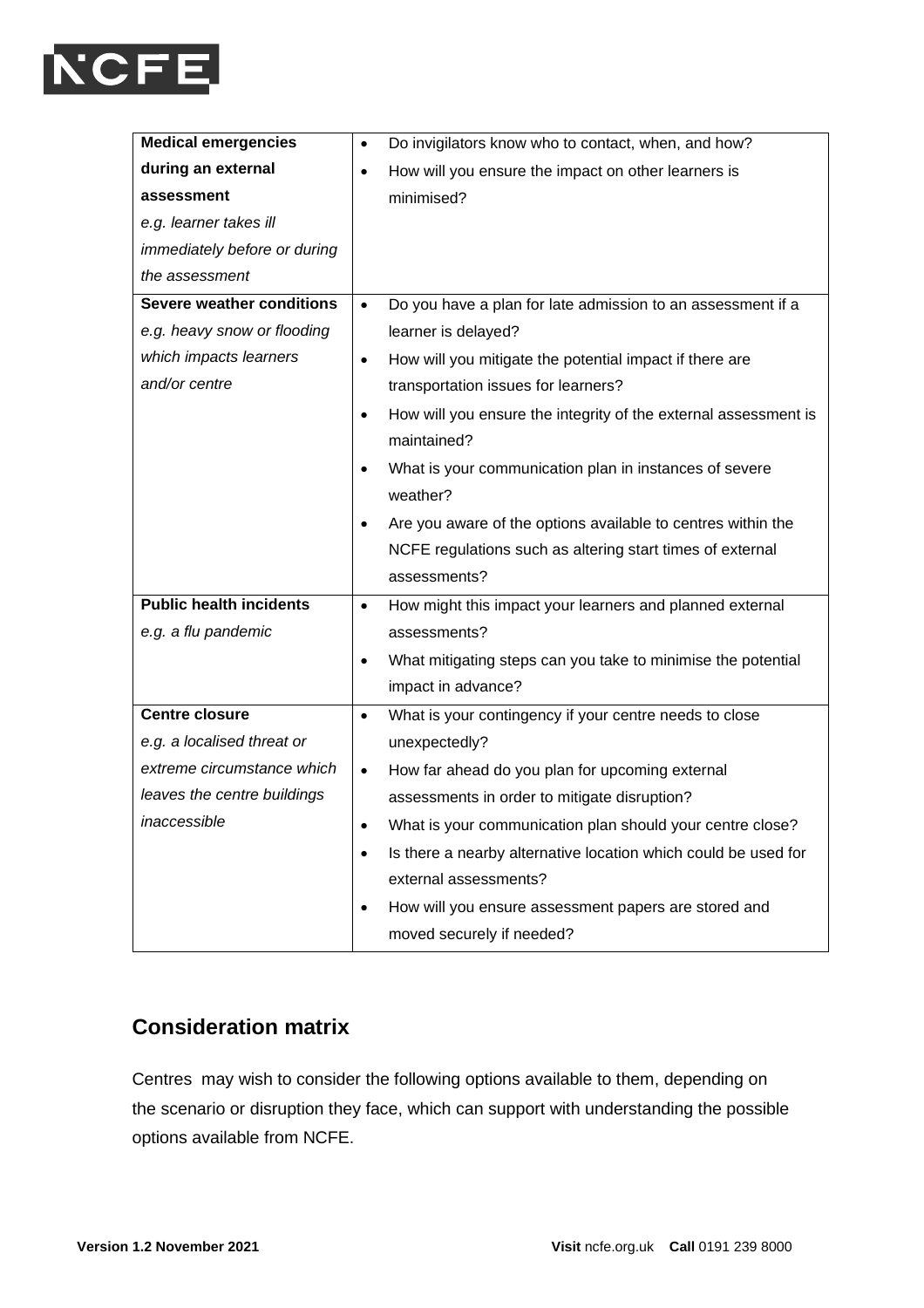

|                                                                                                        | Set date and time<br>assessment                                                                                                                                                                                                                                                                                       | Windowed<br>assessment                                                                                                                                                                                                                                                                                                                                            | On-demand<br>assessment                                                                                                                                            |
|--------------------------------------------------------------------------------------------------------|-----------------------------------------------------------------------------------------------------------------------------------------------------------------------------------------------------------------------------------------------------------------------------------------------------------------------|-------------------------------------------------------------------------------------------------------------------------------------------------------------------------------------------------------------------------------------------------------------------------------------------------------------------------------------------------------------------|--------------------------------------------------------------------------------------------------------------------------------------------------------------------|
| <b>Negligible</b><br>disruption<br>Slight disruption that<br>does not impact the<br>assessment         | Continue<br>assessment as<br>scheduled.                                                                                                                                                                                                                                                                               | Continue<br>assessment as<br>scheduled.                                                                                                                                                                                                                                                                                                                           | Continue<br>assessment as<br>scheduled.                                                                                                                            |
| <b>Minor disruption</b><br>A slight disruption<br>impacting a single, or<br>small group of<br>learners | Consider a delay to<br>the start time of the<br>assessment by up to<br>30 mins.                                                                                                                                                                                                                                       | Consider a delay to<br>the centre scheduled<br>session or<br>rescheduling within<br>the allowed<br>assessment window.                                                                                                                                                                                                                                             | Continue<br>assessment as<br>scheduled, with<br>option to flex start<br>time until learners<br>arrive.                                                             |
| <b>Moderate</b><br>disruption<br>A modest disruption<br>that impacts several<br>learners or centres    | Continue the<br>assessment where<br>possible.<br>Consider a delay to<br>the start time of the<br>assessment, or if<br>known in advance,<br>consider an<br><b>Assessment</b><br><b>Variation Request</b><br>Learners may be<br>eligible for a Special<br>Consideration if the<br>disruption is within<br>scope.        | Continue the<br>assessment where<br>possible.<br>Consider<br>rescheduling the<br>centre scheduled<br>session to later<br>within the allowed<br>assessment window.<br>If this is not possible,<br>consider an<br><b>Assessment</b><br><b>Variation Request</b><br>Learners may be<br>eligible for a Special<br><b>Consideration if the</b><br>disruption is within | Continue<br>assessment as<br>scheduled, with<br>flexibility to start time<br>until learners arrive.                                                                |
| <b>Major disruption</b><br>A regional disruption<br>that impacts multiple<br>learners and centres      | Continue the<br>assessment where<br>possible.<br>Consider a delay to<br>the start time of the<br>assessment, or if<br>known in advance,<br>consider an<br><b>Assessment</b><br><b>Variation Request</b><br>Learners may be<br>eligible for a <b>Special</b><br>Consideration if the<br>disruption is within<br>scope. | scope.<br>Continue the<br>assessment where<br>possible.<br>Consider<br>rescheduling the<br>centre scheduled<br>session to later<br>within the allowed<br>assessment window.<br>If this is not possible,<br>consider an<br><b>Assessment</b><br><b>Variation Request</b><br>Learners may be<br>eligible for a Special                                              | <b>Consider cancelling</b><br>and rebooking<br>assessments for a<br>later date.<br>Look for further<br>instruction from<br>government,<br>regulators, and<br>NCFE. |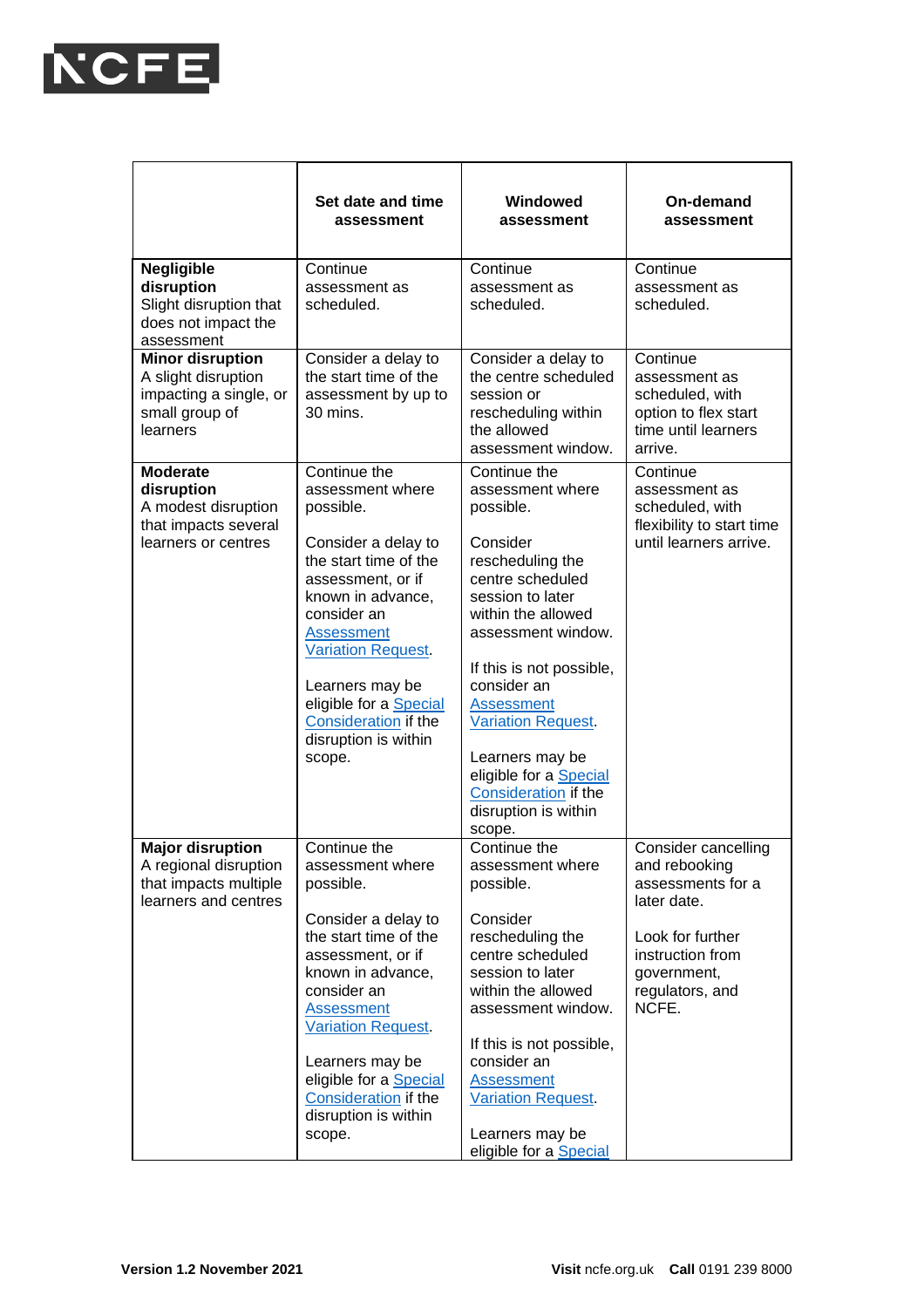

|                                                                                                          | Look for further<br>instruction from<br>government,<br>regulators, and<br>NCFE. | <b>Consideration if the</b><br>disruption is within<br>scope.<br>Look for further<br>instruction from<br>government,<br>regulators, and<br>NCFE. |                                                                                                                                                           |
|----------------------------------------------------------------------------------------------------------|---------------------------------------------------------------------------------|--------------------------------------------------------------------------------------------------------------------------------------------------|-----------------------------------------------------------------------------------------------------------------------------------------------------------|
| <b>Severe disruption</b><br>Significant national<br>disruption, impacting<br>all learners and<br>centres | Await further<br>instruction from<br>government,<br>regulators, and<br>NCFE.    | Await further<br>instruction from<br>government,<br>regulators, and<br>NCFE.                                                                     | Consider cancelling<br>and rebooking<br>assessments for a<br>later date, and await<br>further instruction<br>from government,<br>regulators, and<br>NCFE. |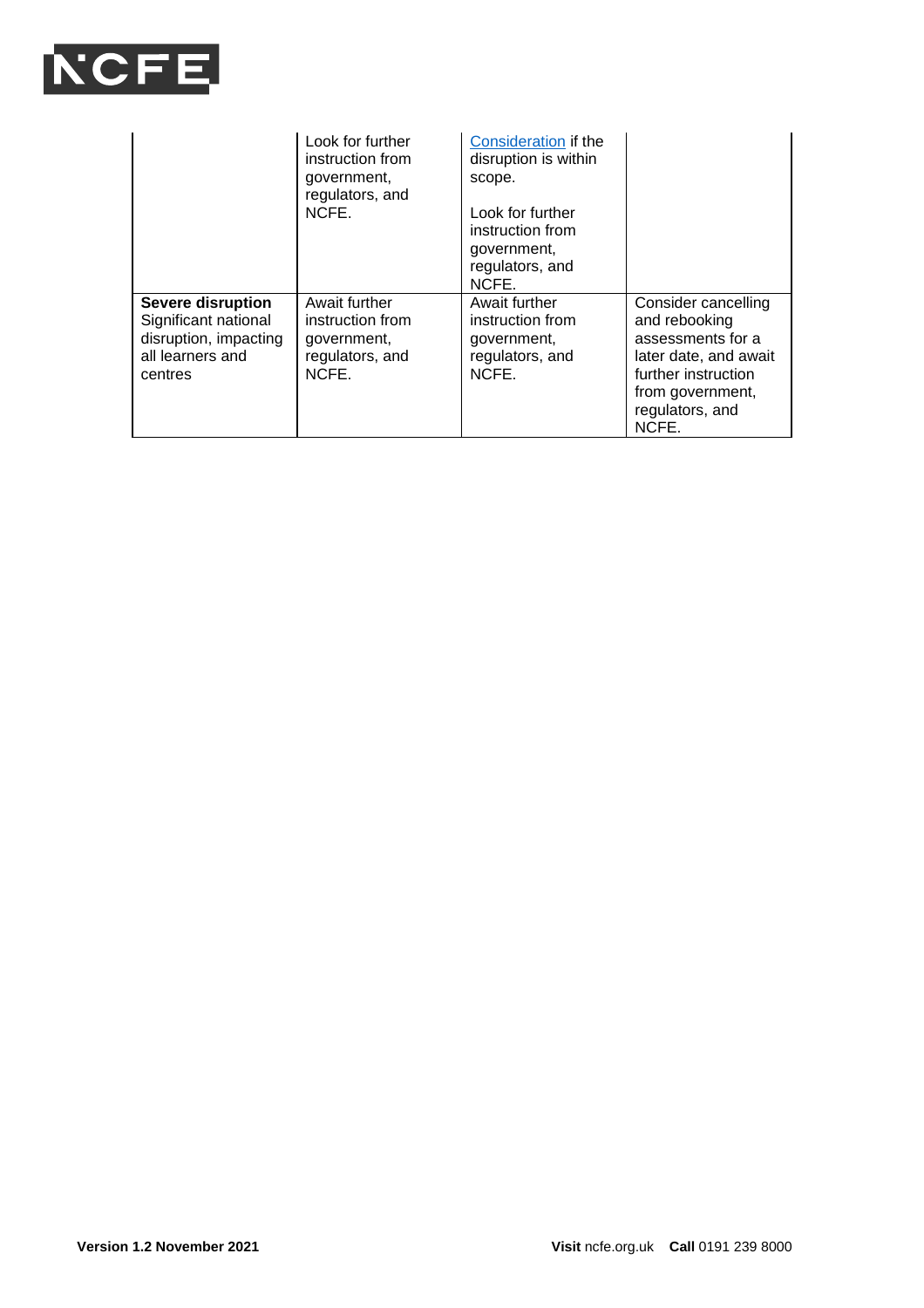

# **NCFE's responsibilities**

Alongside the contingency planning centres must carry out, NCFE also takes steps to mitigate against unexpected disruption which may impact learners completing external assessments.

All contingencies applied will always be selected based on the context and circumstances of the disruption, such as whether national or localised. Depending on the scale of the issue, NCFE may invoke contingencies on behalf of its centres, particularly in responses to widespread disruption at a regional or national level. The contingencies NCFE invokes will be decided on a case-by-case basis, with the focus on minimising disadvantage to learners whilst maintaining the integrity of external assessments.

### **Set date and time, and assessment windowed external assessments**

There are three main potential actions NCFE may take if notified of severe disruption affecting multiple centres and learners on a set date and time or windowed external assessment (i.e. those completed on a date and time, or within a set period, as defined by NCFE).

Reschedule the external assessment using the same assessment paper.

This would be considered under the following circumstances:

- There are very few centres with bookings on the assessment
- All centres with bookings are impacted
- The assessment papers have not yet been dispatched
- There is time within the external assessment timetable to reschedule the assessment $^{\rm 1}$  .

 $1$  Where the assessment is timetabled with an assessment window, NCFE would also consider allowing an extension to the assessment window in cases of severe disruption or emergency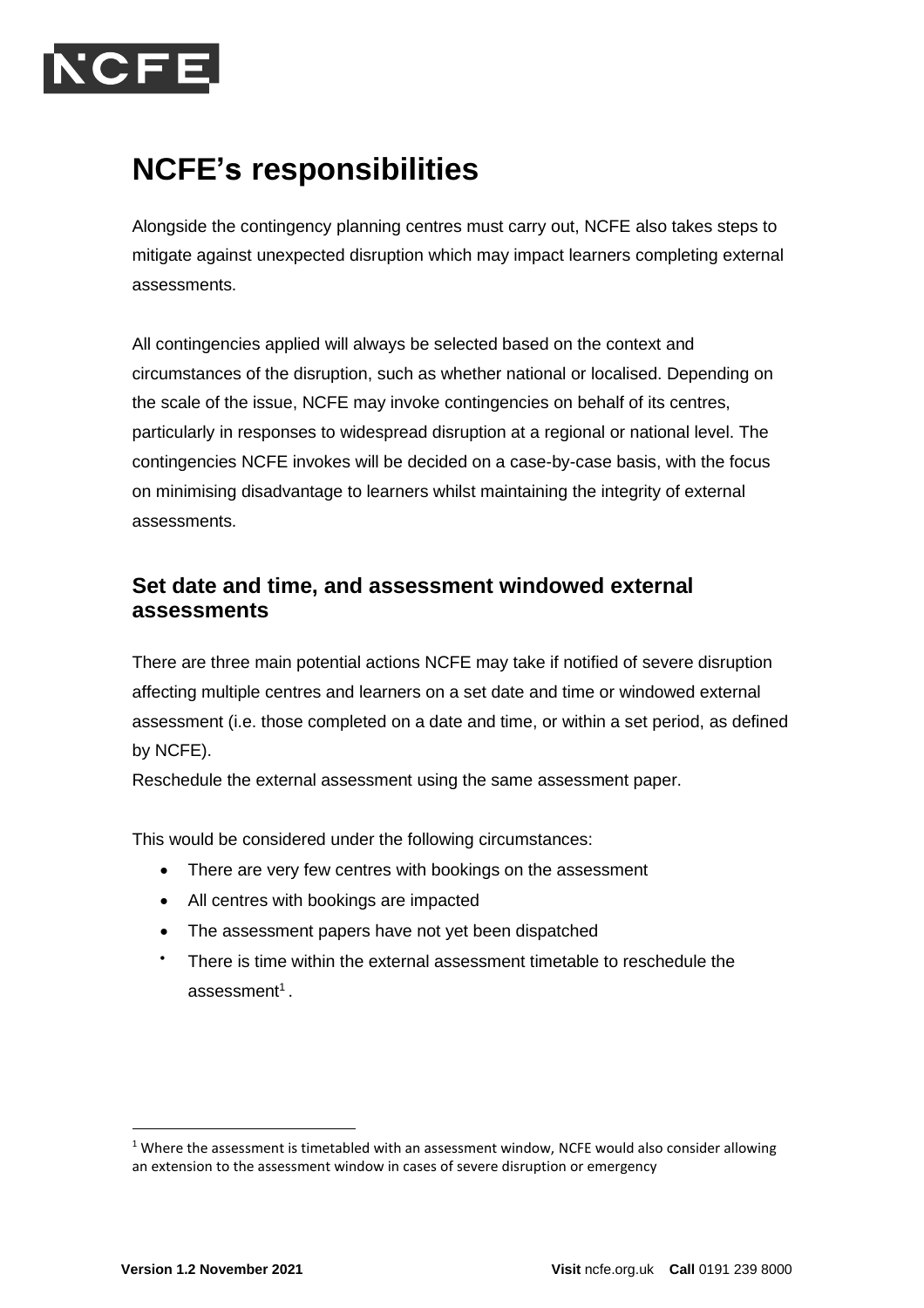

In such cases, NCFE will work with affected centres to agree on alternative dates for the external assessment. Wherever possible, all affected centres would be expected to complete the external assessment on the same rescheduled date.

2. Schedule additional external assessment date with a different assessment paper.

This would only be considered under the following circumstances:

- Some centres have already completed the external assessment on the published date and time
- There are no other assessment opportunities available to the learners
- The affected learners would be significantly disadvantaged if an additional assessment paper was not provided.

**Please note**: this would only be considered in **truly exceptional cases** of widespread national disruption or emergency affecting significant numbers of centres and learners across the country.

3. Take no action.

There may be occasions where it is not possible or feasible for NCFE to reschedule an external assessment. In these cases, centres should ensure they have exhausted all alternative options available and look to make bookings at the next available opportunity.

#### **On-demand external assessments**

In case of severe disruption or an emergency affecting delivery of an on-demand external assessment (i.e. those completed at a date and time of a centre's choosing), it is expected that centres would reschedule to a more appropriate time for their learners.

Assessments booked on the NCFE online assessment platform, including those eligible for remote invigilation, can be cancelled and rescheduled if required. Paperbased on-demand assessment, such as the NCFE Functional Skills paper-based offer, operates a flexible entry process whereby a centre may postpone the assessment for up to 24 hours, if the booking relates to a single learner or the postponement affects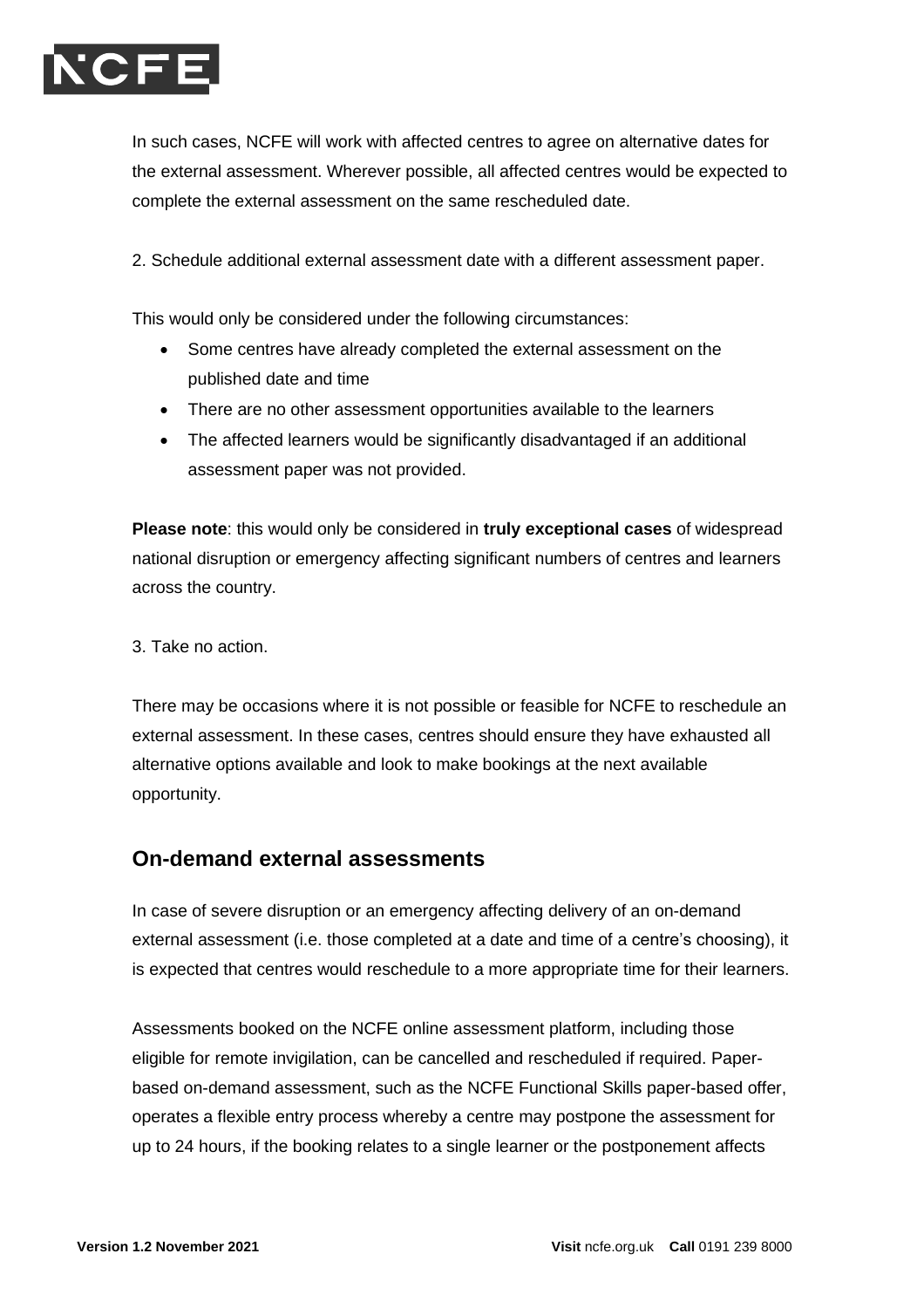

every learner on the booking. If the disruption or emergency cannot be overcome within this timeframe, the Functional Skills paper-based external assessment must be cancelled and rescheduled for a different date and time.

Remote invigilation, available for many on-demand, online external assessments, is a flexible and supportive option available to centres which should also be considered in instances of disruption to online or paper-based on-demand assessments, where applicable. For further information on remote invigilation, [please follow this link.](https://www.qualhub.co.uk/delivery-and-learner-support/remote-invigilation/)

In cases of severe disruption to NCFE's process (such as cyber-attacks or severe weather), all affected bookings will be refunded and re-booked at the first available opportunity.

### **Other mitigations available**

Alongside the wider options NCFE may consider, there are also the following standard processes available to a centre to support with disruption mitigation.

#### **Assessment variations and alternative arrangements**

As detailed in the NCFE [Regulations for the Conduct of External Assessment,](https://www.qualhub.co.uk/policies-documents/assessment-regulations/) for assessments with published start times, centres are authorised to start assessments by up to 30 minutes earlier than, or later than, the published starting time without the requirement to submit an assessment variation request for approval.

If the amendment to time is greater than 30 minutes, prior approval must be agreed. Centres may request a variation which will be reviewed by the Assessment Delivery team on a case-by-case basis.

Centres may [request an assessment variation](https://www.qualhub.co.uk/delivery-and-learner-support/forms/) when they would like to:

- Vary the published assessment date or start time, beyond the allowed 30 mins
- Change the assessment site from the approved location to an alternative site.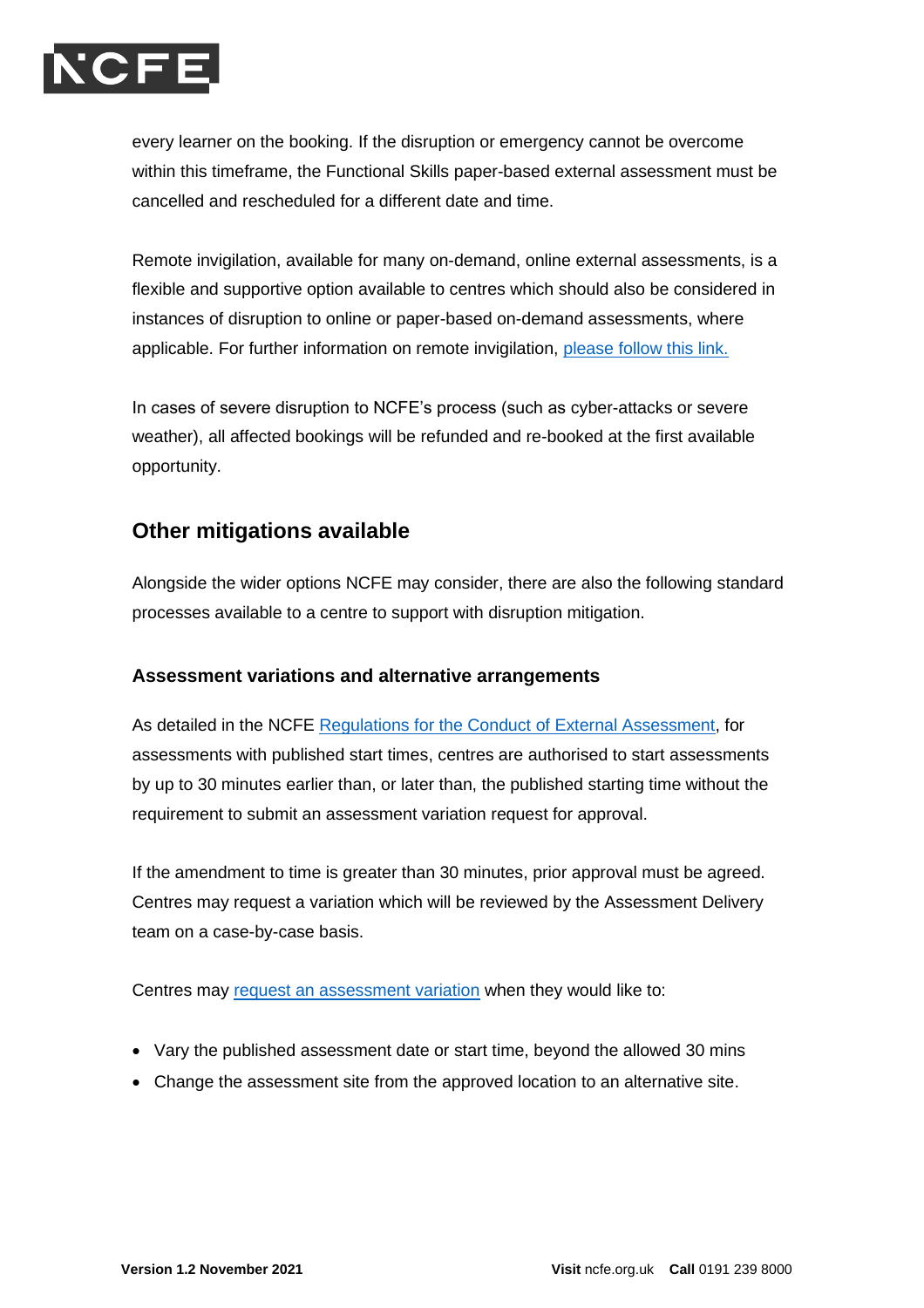

If, following the receipt of an assessment variation request, agreement is given to allow the learner(s) to sit the external assessment on an alternative day, then JCQ arrangements apply and the centre must arrange suitable supervision of the learner(s).

On the day of a set date and time external assessment, if learners are unable to get to the assessment location due to travel disruption, or the centre being closed, wherever possible centres must investigate if another suitable venue is available. Where this is not possible, consideration should be given as to whether the learner(s) can be entered for the next available external assessment as detailed in the [External Assessment](https://www.qualhub.co.uk/delivery-and-learner-support/external-assessment-timetable/)  [Timetable.](https://www.qualhub.co.uk/delivery-and-learner-support/external-assessment-timetable/)

In the event of national or significant local disruption to external assessments, NCFE will liaise with qualification regulators and government departments to agree the most suitable option for managing the impact. As a last resort, affected external assessments will be rescheduled and centres will be informed.

#### **Special consideration**

Where all viable alternative options have been considered in cases of severe disruption, but a learner has been severely disrupted or unable to complete a timetabled external assessment, centres may wish to consider reviewing the NCFE Special Consideration policy and submitting an application [using the form available](https://www.qualhub.co.uk/delivery-and-learner-support/forms/)  [here.](https://www.qualhub.co.uk/delivery-and-learner-support/forms/)

All special considerations must be submitted no later than 7 working days following the originally timetabled assessment date.

#### **Adaptations for 2021-22**

The NCFE approach to awarding in 2021-22, as part of the ongoing response to the Covid-19 pandemic, includes adaptations made given the flexibilities afforded by the Ofqual VCRF Regulatory Framework and includes further detail relating to external assessments. For full details, [please follow this link.](https://www.ncfe.org.uk/approach-to-awarding/approach-to-awarding-for-2021-22/)